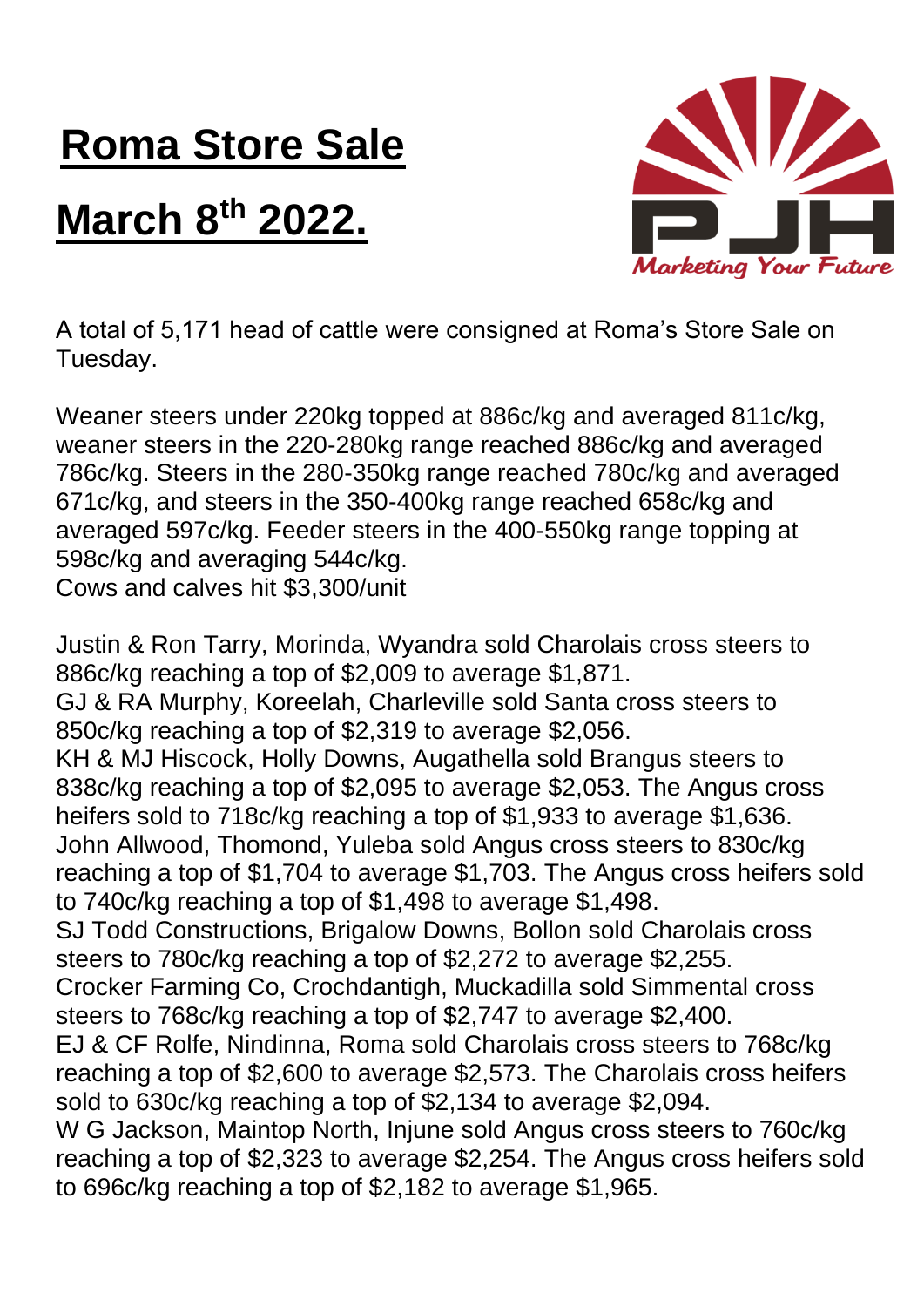Brumpton Pastoral, Mount Ascot, Mitchell sold Angus steers to 750c/kg reaching a top of \$1,913 to average \$1,913. The Angus cross heifers sold to 664c/kg reaching a top of \$1,700 to average \$1,673.

Lorraine Pastoral Co, Lorraine Station, Cloncurry sold Droughtmaster cross steers to 676c/kg reaching a top of \$2,202 to average \$2,152. The PTIC Droughtmaster cross cows reached a top of \$2,500 to average \$2,264.

C & S Tindall Family Trust, Darr River Downs, Longreach sold Santa cross steers to 658c/kg reaching a top of \$3,104 to average \$2,430. Stephen Schmidt, Cairns, Charleville sold Angus cross steers to 658c/kg reaching a top of \$2,306 to average \$2,112. The Angus cross heifers sold to 704c/kg reaching a top of \$2,092 to average \$1,986.

Frederick James Ahern, Murweh Station, Charleville sold Euro cross steers to 652c/kg reaching a top of \$2,222 to average \$2,191. L & HM Mckay, Cynthia Downs, St. George sold Santa cross steers to 650c/kg reaching a top of \$2,398 to average \$2,142.

Bernie & Cindy Bruce, Wilga Park, Taroom sold Charolais cross steers to 645c/kg reaching a top of \$2,491 to average \$2,164. The Charolais cross heifers sold to 694c/kg reaching a top of \$2,130 to average \$2,050. Keddstock PTY LTD, Moongool, Yuleba sold Simmental cross steers to 582c/kg reaching a top of \$2,556 to average \$2,448. The Charolais cross heifers sold to 546c/kg reaching a top of \$2,440 to average \$2,153. WF & ME Allison sold Charbray steers to 574c/kg reaching a top of \$2,637 to average \$2,478. The Charbray heifers sold to 550c/kg reaching a top of \$2,396 to average \$2,249.

R & J Fleming sold Brangus steers to 572c/kg reaching a top of \$2,617 to average \$2,336. The Brangus heifers sold to 510c/kg reaching a top of \$2,253 to average \$2,156.

Golden Pastoral Holdings donated three Santa cross steers to Life Flight. The steers sold to 474c/kg reaching a top of \$2,576 to average \$2,576.

Heifers under 220kg topped at 780c/kg and averaged 680c/kg, while heifers in the 220-280kg range topped at 746c/kg and averaged 652c/kg. Heifers in the 280-350kg range topped at 668c/kg, averaging 590c/kg. Heifers in the 350-450kg range topped at 624c/kg, averaging 502c/kg.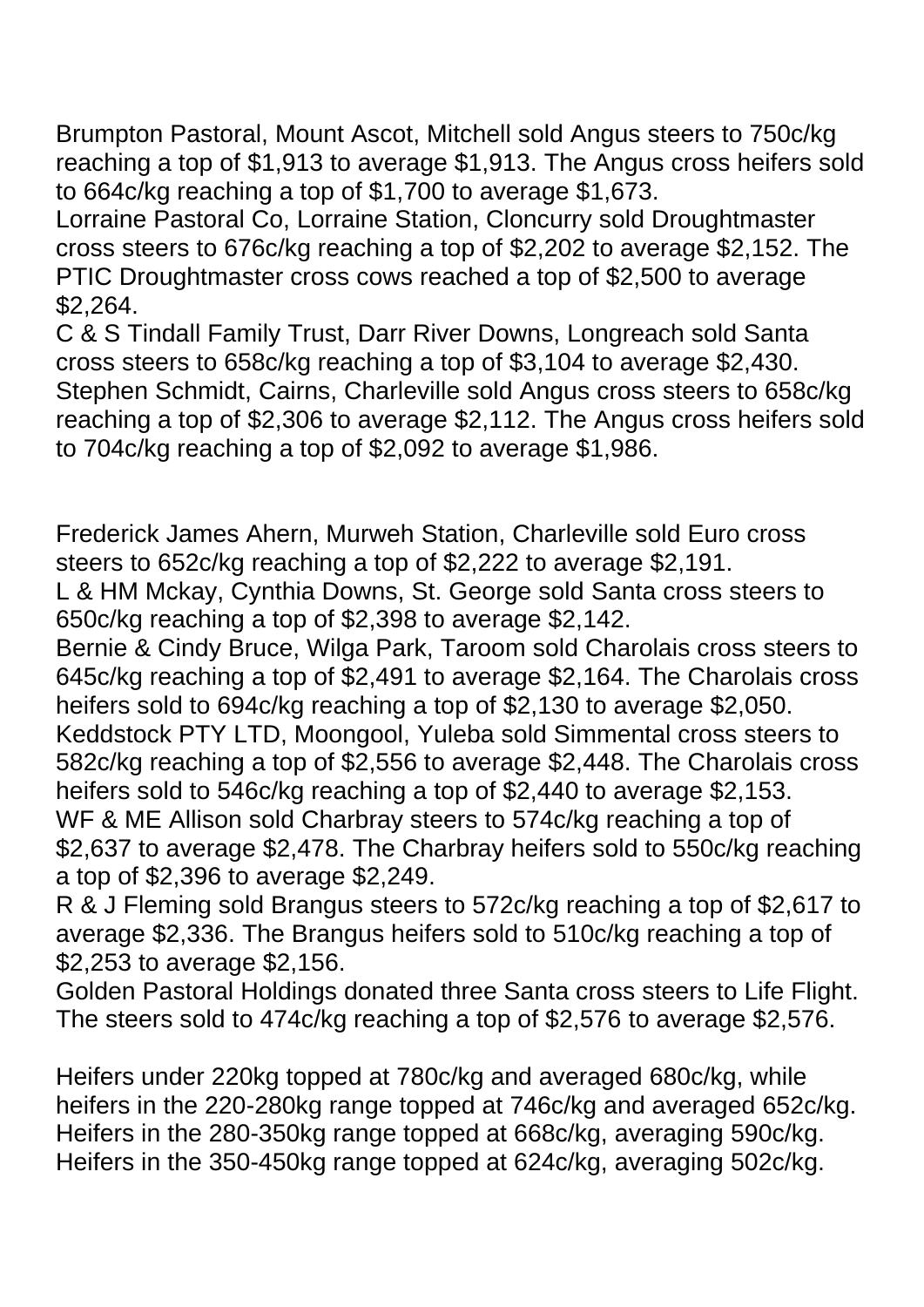RJ, MA & MJ Phillips, Currawong, Mitchell sold Charolais cross heifers to 668c/kg reaching a top of \$2,162 to average \$1,726.

Doce Pastoral, Pleasant Hills, Wallumbilla sold Angus cross heifers to 642c/kg reaching a top of \$2,166 to average \$2,116.

DT & KA York Family Trust, Wattle Park, Wallumbilla sold Simbrah cross heifers to 612c/kg reaching a top of \$2,027 to average \$2,027.

Dalco Pastoral Co PTY LTD, Sugarloaf, Wallumbilla sold PTIC Santa heifers to 440c/kg reaching a top of \$2,775 to average \$2,627.

Cows in the 300-400kg range reached 350c/kg and averaged 263c/kg, while cows in the 400kg-500kg range reached 395c/kg and averaged 343c/kg. Cows over 500kg topped at 395c/kg, averaging 361c/kg.

Yarrawonga Cattle Co, Yarrawonga, Wallumbilla sold Brahman cows to 385c/kg reaching a top of \$2,708 to average \$2,092. R & J Underwood, Pine Hills, Wallumbilla sold Droughtmaster cows to 360c/kg reaching a top of \$2,259 to average \$2,259.

## *NEXT STORE SALE IS 15th MARCH PJH SELL 1 stPOSITION*